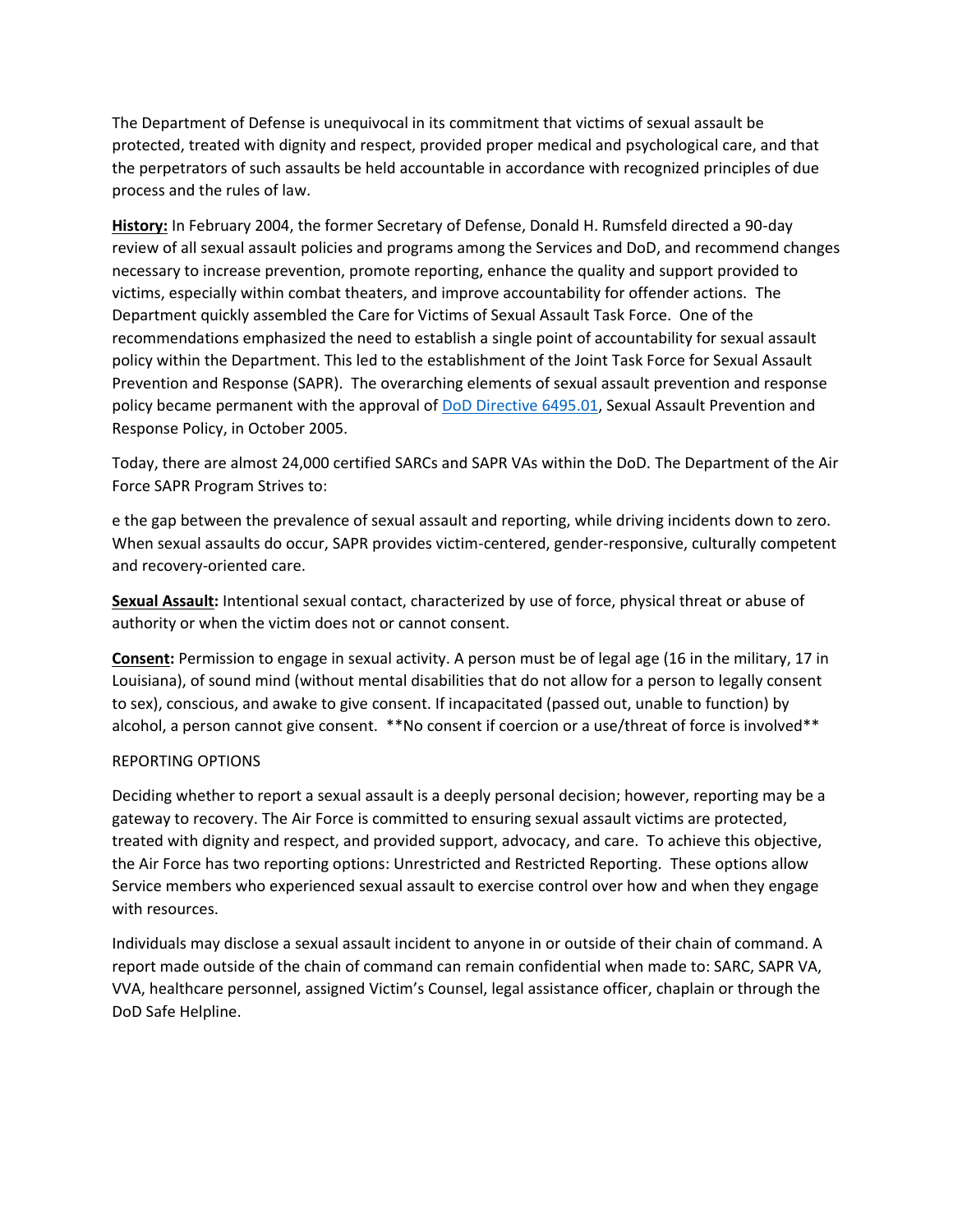| <b>Unrestricted Reporting</b> |                                                    | <b>Restricted Reporting</b>                                                   |                                                                                         |
|-------------------------------|----------------------------------------------------|-------------------------------------------------------------------------------|-----------------------------------------------------------------------------------------|
|                               | Available to military/dependents, DoD              | $\circ$                                                                       | Available to military/dependents (18+ yrs)                                              |
| $\circ$                       | civilians/dependents (18+ yrs), and<br>Contractors |                                                                               | Confidential communication                                                              |
|                               |                                                    | $\circ$                                                                       | <b>No</b> investigation                                                                 |
|                               | Commander is Notified                              | $\circ$                                                                       | No Commander notification                                                               |
| $\circ$                       | Investigation Initiated                            | $\circ$                                                                       | <b>Cannot request Expedited Transfer</b>                                                |
| $\circ$                       | Can request Expedited Transfer                     | $\circ$                                                                       | <b>Cannot request Military Protective Order or Civilian Protective</b>                  |
| $\circ$                       | Can request Military Protective                    | Order<br>May not file if victim has personally reported the sexual<br>$\circ$ |                                                                                         |
|                               | Order/Civilian Protective Order                    |                                                                               |                                                                                         |
|                               | May not convert to a restricted report             |                                                                               | assault to SFS, OSI or previously filed an unrestricted report for<br>the same incident |

## **Additional Services Provided regardless of report**

- o Mental Health, Chaplain, and SAPR advocacy services
- o Victim's Counsel representation
- o Legal Support: legal representation through the SVC
- o Medical Support: on/off base medical evaluation, forensic exam, treatment of injuries/ STDs
- o Counseling Resources: on/off base mental health care
- o Sexual Assault Forensic Exam (SAFE)
- o Participation in the CATCH Program

| *Mandatory Reporters*                                                                                                                                                                                                                         | Who Can keep a Report Confidential                                                                                                                                                     |
|-----------------------------------------------------------------------------------------------------------------------------------------------------------------------------------------------------------------------------------------------|----------------------------------------------------------------------------------------------------------------------------------------------------------------------------------------|
| Chain of Command (i.e. supervisor, First Sergeant, Commander)<br>$\circ$<br>Security Forces/law enforcement member<br>$\circ$<br><b>OSI</b><br>$\circ$<br>IG<br>$\circ$<br>EO.<br>$\circ$<br>Air Force Instructors (i.e. ALS/NCOA)<br>$\circ$ | SAPR Office personnel<br>$\circ$<br>Volunteer Victim Advocates (VVA)<br>$\circ$<br>Chaplain<br>$\circ$<br><b>Medical Personnel</b><br>$\Omega$<br>Special Victims' Counsel<br>$\Omega$ |
|                                                                                                                                                                                                                                               |                                                                                                                                                                                        |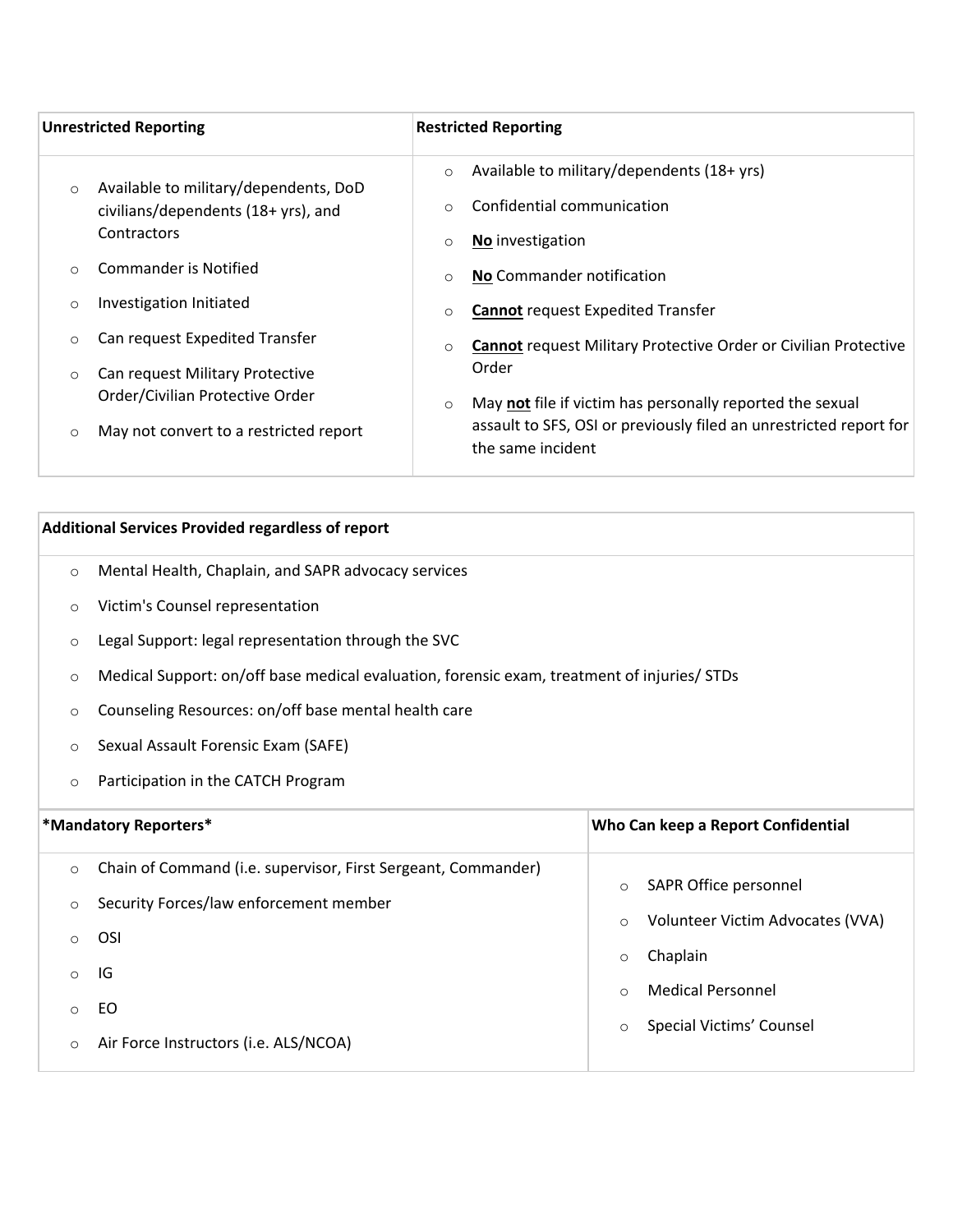A member may disclose a sexual assault incident to anyone in her or his chain of command and still elect to file a restricted report, however, this does not preclude the initiation of an investigation into the allegation and commanders are still required to immediately refer the report to OSI for investigation.

*\*\*Note: commanders retain his or her duty to immediately contact OSI, upon being notified of a sexual assault, Whether or Not the sexual assault is in his or her own chain of command\*\**

**Military Sexual Trauma (MST)::** Veterans Affairs provides free treatment for any physical or mental health conditions related to an experience of MST. You do not need documentation of the MST experience or a VA disability rating to receive care.

**Reprisal, Retaliation, or Ostracism:** Federal law prohibits military members, civilian employees, and contractors from reprising, retaliating, or ostracizing individuals who report a crime or provide information relating to a criminal investigation. Prohibited actions may include taking, or threatening to take an unfavorable personnel action; withholding, or threatening to withhold a favorable personnel action; or socially ostracizing you for making a protected communication. If you believe someone has reprised, retaliated, or ostracized you for reporting a sexual assault or participating in a criminal investigation, contact your SAPR Office or IG Office.

CONTACT INFORMATION

**24-hour Hotline: 318-456-SARC (7272)**

Main Line: 318-456-8118

[www.sapr.mil](https://www.sapr.mil/)

https://www.sapr.mil/ [www.safehelpline.org](https://www.safehelpline.org/)

https://www.safehelpline.org/ [www.resilience.af.mil/SAPR/](https://www.resilience.af.mil/SAPR/)

https://www.resilience.af.mil/SAPR/ [www.rainn.org/](https://www.rainn.org/)

https://www.rainn.org/

Address:

40 Barksdale Blvd. (Bldg 5441)

**RESOURCES** 

• PHONE NUMBERS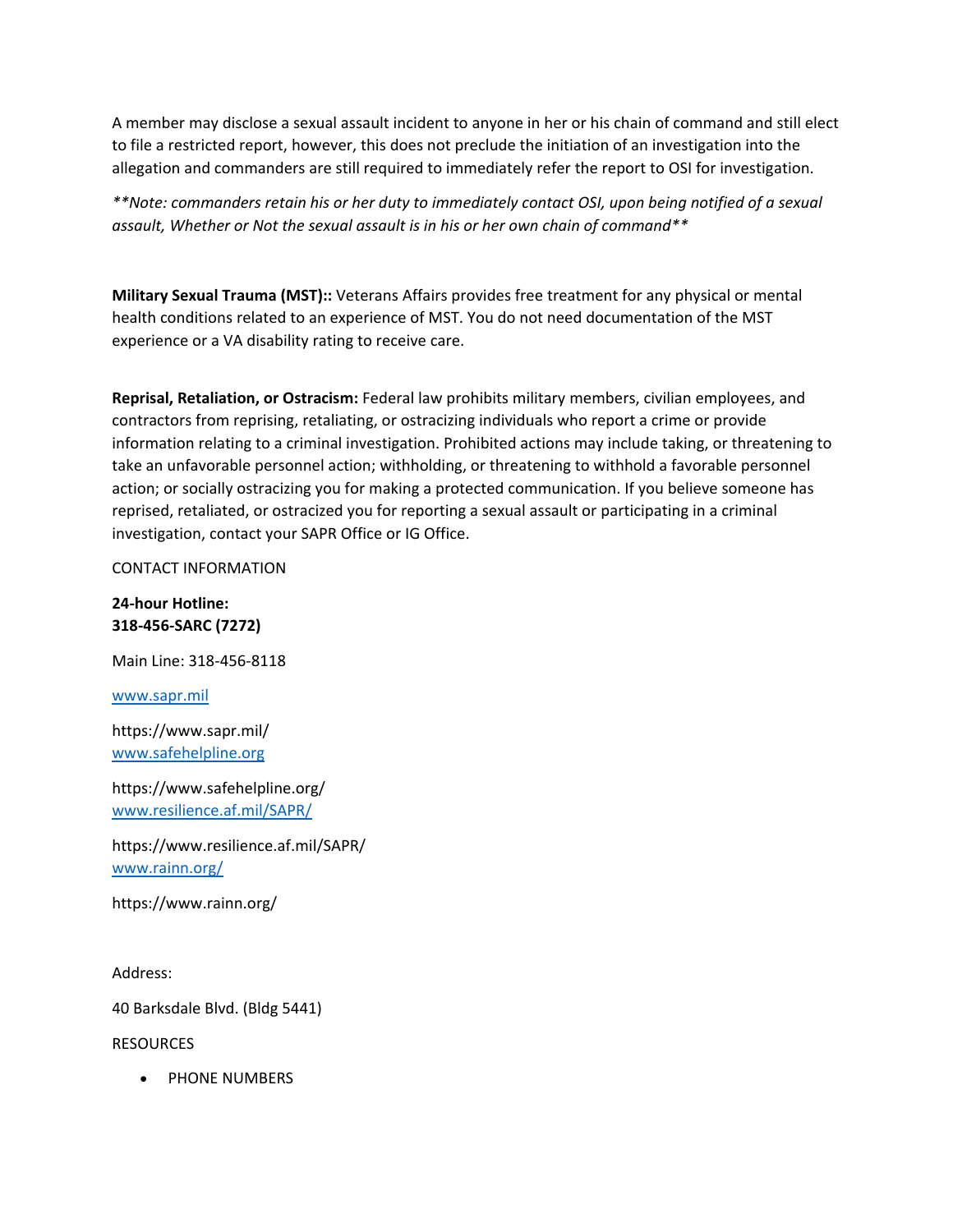**Chaplain:** 318-456-2111 **Domestic Abuse Victim Advocate (DAVA):** 24/7 response: 318-233-2230 **Family Advocacy Program (FAP):** 318-456-6595 **IG:** 318-456-5049 **Mental Health:** 318-456-6600 **Military Family Life Counselor (MFLC):** 318-553-4597

## CATCH PROGRAM

The CATCH Program allows sexual assault victims, filed a Restricted Report, to voluntarily submit an anonymous entry and discover if the suspect in their Report may have also assaulted another person (a "match" in the CATCH website). With knowledge of a "potential match", victims can then decide whether to participate in an investigation of a serial offender suspect. A Restricted Report **will not** be converted based on the information a victim provided to the CATCH Program without their permission. A victim may decline to participate in the process at any point, even after being notified that there was a potential match. There are no adverse consequences if a victim does not agree to participate.

## FAQ Section

WHO IS ELIGIBLE FOR SAPR SUPPORT SERVICES?

Active duty members, Air Force Reserve and Air National Guard members and their dependents 18 and older who are eligible for treatment in the military health system, and Air Force civilian (appropriated and non-appropriated) employees. SAPR provides support for adult sexual assault victims when the perpetrator is someone other than the victim's spouse or same sex domestic partner.

 \*\*The Family Advocacy Program (FAP) manages sexual assault allegations when the alleged offender is the partner in context of a spousal relationship, same sex domestic partnership, unmarried intimate partner relationship or military dependents who are 17 years of age and younger.

- **HOW CAN LCONTACT MY SAPR OFFICE?**
- \* SAPR Office: 318-456-6836
- \* SAPR 24/7 Hotline: 318-456-7272
- \* DoD Safe Helpline 24/7 Hotline: 877-995-5247
	- **HOW DO I MAKE AN UNRESTRICTED REPORT?**

Report the assault to a SARC, SAPR VA, healthcare personnel, a member of your chain of command, law enforcement personnel, or legal personnel.

HOW DO I MAKE A RESTRICTED REPORT?

You man confidentially disclose the assault to a SARC, SAPR VA, or healthcare personnel.

You may disclose a sexual assault incident to anyone in your chain of command and still elect to file a restricted report, however, an investigation into the allegation may still be started and commanders are still required to immediately refer the report to OSI for investigation.

*\*\*Note: commanders retain his or her duty to immediately contact OSI, upon being notified of a sexual assault, Whether or Not the sexual assault is in his or her own chain of command\*\**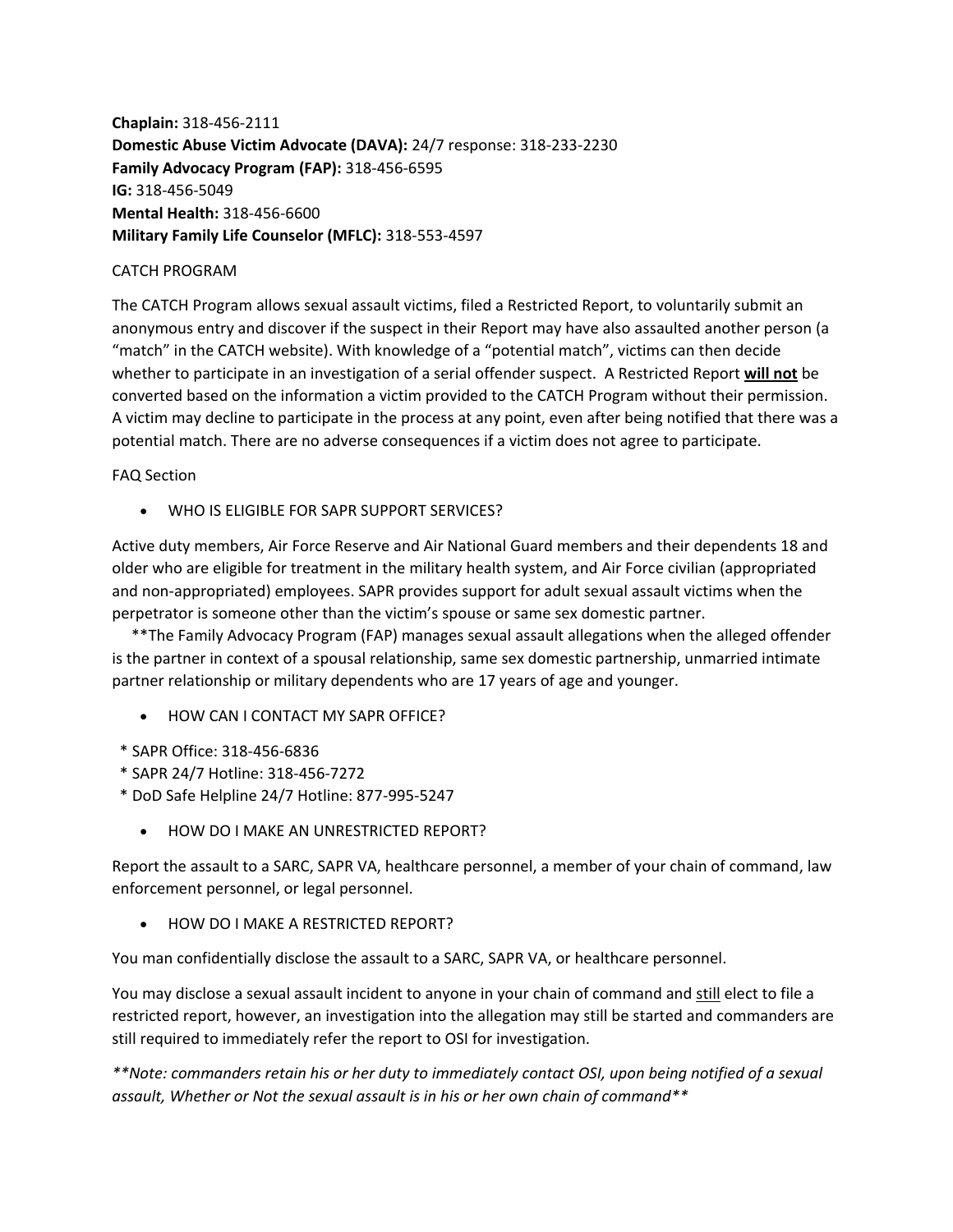HOW DO I KNOW MY INFORMATION WILL BE PROTECTED IF I MAKE A RESTRICTED REPORT?

SARCs and SAPR victim advocates are responsible by law and Department of Defense and Air Force Instructions to protect the confidentiality of both restricted and unrestricted reports. SAPR personnel who violate confidentiality rules are subject to the full range of disciplinary action ranging from administrative action to court-martial, depending on the status of the individual in question and the nature of the violation.

 CAN I REPORT A SEXUAL ASSAULT THAT HAPPENED PRIOR TO MY MILITARY SERVICE, ON TDY OR ON LEAVE?

Yes, your SARC will take your report of sexual assault regardless of when or where the assault occurred. If you choose to make your report unrestricted, the SARC will help notify the appropriate law enforcement officials.

CAN I REPORT A SEXUAL ASSAULT TO A SARC FROM ANOTHER SERVICE OR BASE?

Yes, with the exception of Air Force civilian employees. If you are eligible for SAPR support services, then you can file a report with any DoD SARC regardless of location. However, Air Force civilian employees are currently the only Department of Defense civilian employees eligible for SAPR services, and can only receive SAPR services from Air Force SARCs and SAPR victim advocates.

WILL REPORTING NEGATIVELY AFFECT MY CAREER?

There are legal measures in place to make sure reporting does not negatively affect the victim. If you feel you are experiencing retaliation, ostracism, or reprisal, contact you command, IG Office or law enforcement.

WHAT IS SVC?

Special Victims' Counsel (SVC) is a military attorney who specializes in representing victims of sexual assault, sexual misconduct, stalking and other similar crimes. The SVC works for victims including Air Force members and their dependents. The SVC has a separate office and different chain of command from the base legal office and ADC.

WHAT IS A SARC?

Sexual Assault Response Coordinator (SARC) serves as the installation's primary point of contact for integrating and coordinating sexual assault victim care services for eligible recipients. Services may begin at the initial report of sexual assault and continue through disposition and resolution of issues related to the victim's health and well-being. The SARC reports directly to the installation wing commander (or equivalent) or installation vice wing commander, executing the Air Force's Sexual Assault Prevention and Response program at the installation level. SARCs assist unit commanders as necessary to ensure victims of sexual assault receive appropriate and responsive care.

CAN MY RESTRICTED REPORT BE MADE UNRESTRICTED BY SOMEONE ELSE?

Your report will remain restricted and confidential. However, if another individual reports your assault to their chain of command or law enforcement, an investigation will be initiated if the case falls under the jurisdiction of the Air Force Office of Special Investigations.